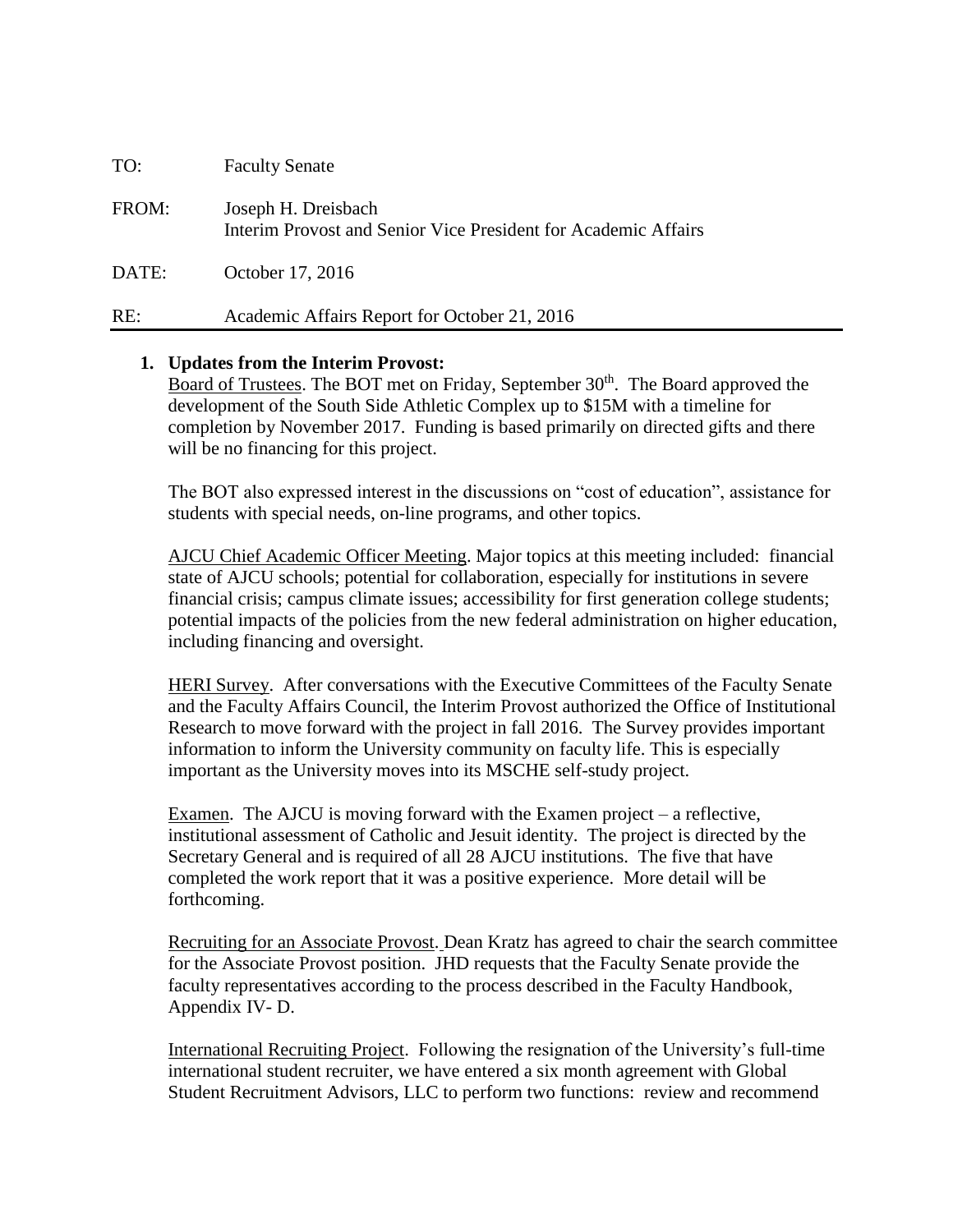on the University's international student recruiting practices, and to continue recruiting international students.

Strategic Funding RFP. We are continuing to develop the RFP but are researching factors such as review process,  $2<sup>nd</sup>$  and  $3<sup>rd</sup>$  year funding, and rubrics for assessing the proposals. We continue to hope for the release before the end of the semester.

Motion #3 2016-17. Conversations addressing this motion, i.e. "dual admission agreement" with Luzerne County Community College are scheduled so to move forward the process of developing specific articulation agreements with LCCC and other potential partners.

## **2. Office of Educational Assessment:**

Eight faculty and three staff members participated in the third annual Assessment Conference at Drexel University. Five members of the group offered two peer-reviewed presentations: *"How to Develop a Comprehensive Assessment Plan"* by Satyajit Ghosh, Nick Truncale, and Richard Walsh, and, *"What a Difference Assessment Can Make"* by Dan Haggerty & Rebecca Haggerty. OEA is now planning for the Intersession Assessment Institute to be held during the latter part of Intersession.

The OEA will sponsor training for a new group of Provost Assessment Scholars, The original scholars were trained to lead "Focus Groups" and analyze data at a Wabash University workshop in the spring, which was sponsored by the Teagle Foundation. The new scholars will join the original group to complete a number of student assessment projects during the academic year. Nick Truncale is coordinating the training and the group projects, with assistance from Mary Jane DiMattio, Geri Barber, and Liz Chalk. Student led focus groups are a widely utilized assessment technique, and OEA has references available upon request.

OEA and Planning held a thank you luncheon for members of OEA, AAC, and program directors/chairs, who contributed substantially to the Monitoring Report. Fifteen persons were in attendance. The group generated a list of items around areas that went well and areas that could be improved both in terms of the writing of the report and assessment in general.

OEA has begun conversations with TAG about piloting an assessment platform and is also in conversation with other campus divisions and groups who need a system for archiving and sharing curricular and other reporting documents.

### **3. Rank and Tenure:**

The public meeting to inform faculty of the rank and tenure policies and procedures was held on September 22<sup>nd</sup>.

My office has been notified that thirteen faculty will be taking part in the rank and tenure process this year. Three are coming up for promotion to full professor, two for associate professor, four for tenure, and four for tenure and promotion to associate.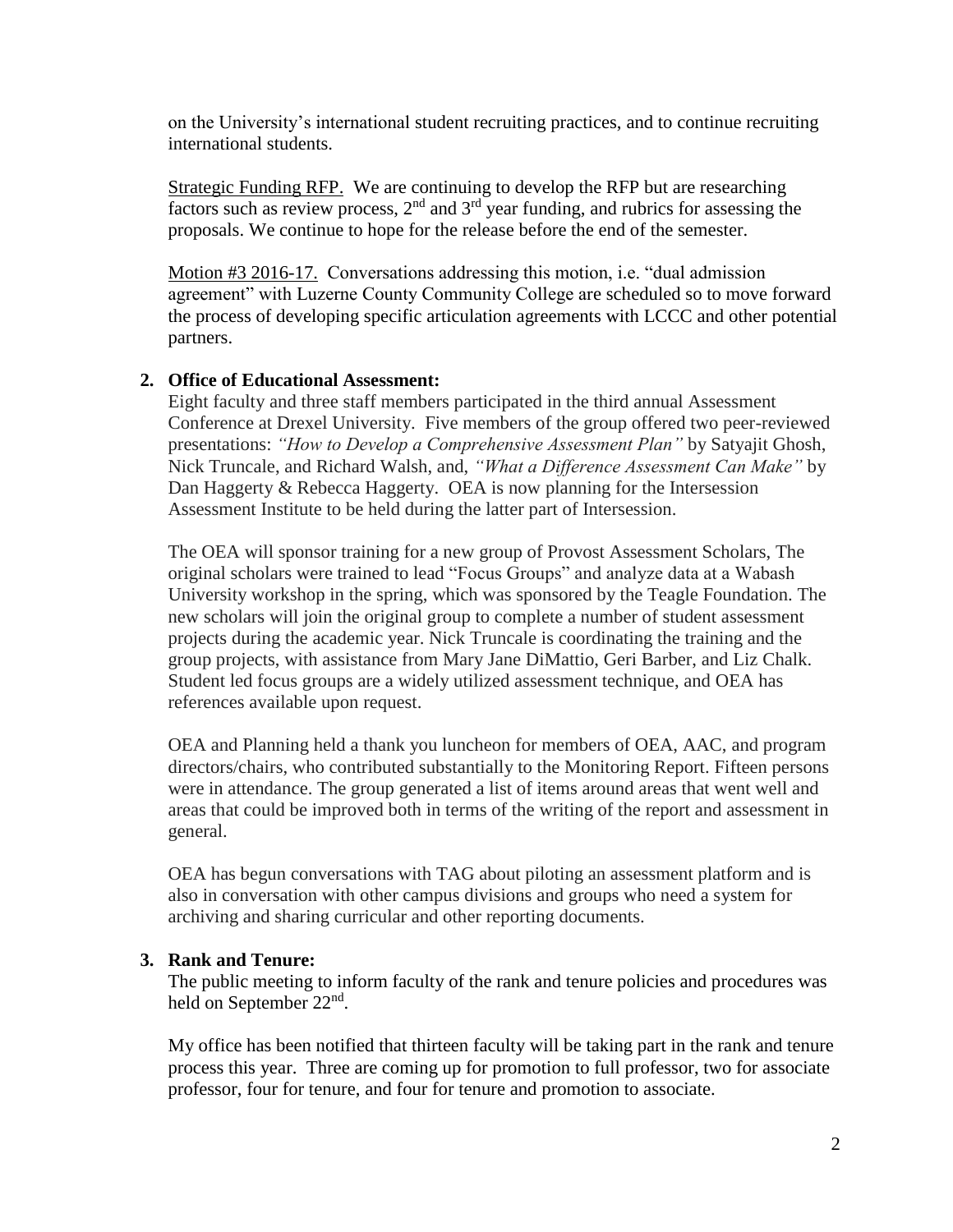# **4. Curriculum:**

After consulting with Dr. Marx the following dates were sent to faculty regarding the deadlines for submitting curriculum proposals. The dates allow the reviewing bodies' sufficient time to review and approve curriculum proposals for the inclusion in the 2017- 2018 catalogs. I ask that faculty keep in mind that when submitting proposals they need to give their deans' office time to review the proposal and to send it to be posted.

All proposals **must be posted to the Faculty Senate Curriculum Board** by the dates listed below:

- New Programs by December by December 19, 2016
- Major Program Changes by February 13, 2017
- Course Changes by February 20, 2017
- Any remaining small editorial changes by March 27, 2017

# **5. College Updates:**

## College of Arts and Sciences

The College of Arts and Sciences is sponsoring a visit to campus by Mark Schwehn, November 1-3. Dr. Schwehn was Dean of Christ College at Valparaiso University for thirteen years and Provost from 2009 to 2014. He is known nationally for creating and establishing the Lilly Fellows Program in Humanities and the Arts and for his work over more than twenty years as the Lilly Fellows Program Project Director. He will be meeting with several groups of faculty, including faculty teaching the first-year seminar.

Education for Justice will be holding the following events;

- October 26: A discussion on the Colombian peace process facilitated by Yamile Silva, Associate Professor and Director of Latin American Studies.
- October 27: Dr. Terri Ann Parnell, a nationally recognized health literacy expert and principal of Health Literacy Partners, LLC, will discuss "Health Literacy: An Essential Component for Achieving Health Equity."
- Senior, Jessica Wenke has been named for first JUHAN Fellow at The University of Scranton. Jessica will travel to the Ignatian Family Teach-In for Justice in Washington, D.C. in November and the JUHAN Conference at Holy Cross in June. She will also be organizing JUHN-related activities on our campus.

## Panuska College of Professional Studies

- Avi Melamed, Middle East Strategic Intelligence Analyst, author and creator of a blog, *New Middle East Requires a New Understanding* will present all day on November  $7<sup>th</sup>$  to our students with an open lecture at 7:00 pm.
- The will be a Celebration of Remembrance Ceremony held on November  $18<sup>th</sup>$ celebrating the lives of those men and women who donated their bodies after death for educational and research purposes.

## Library

In July 2012 Weinberg Library became the home for the archives of the Passionists of St. Paul of the Cross Province which had been located in the east coast headquarters in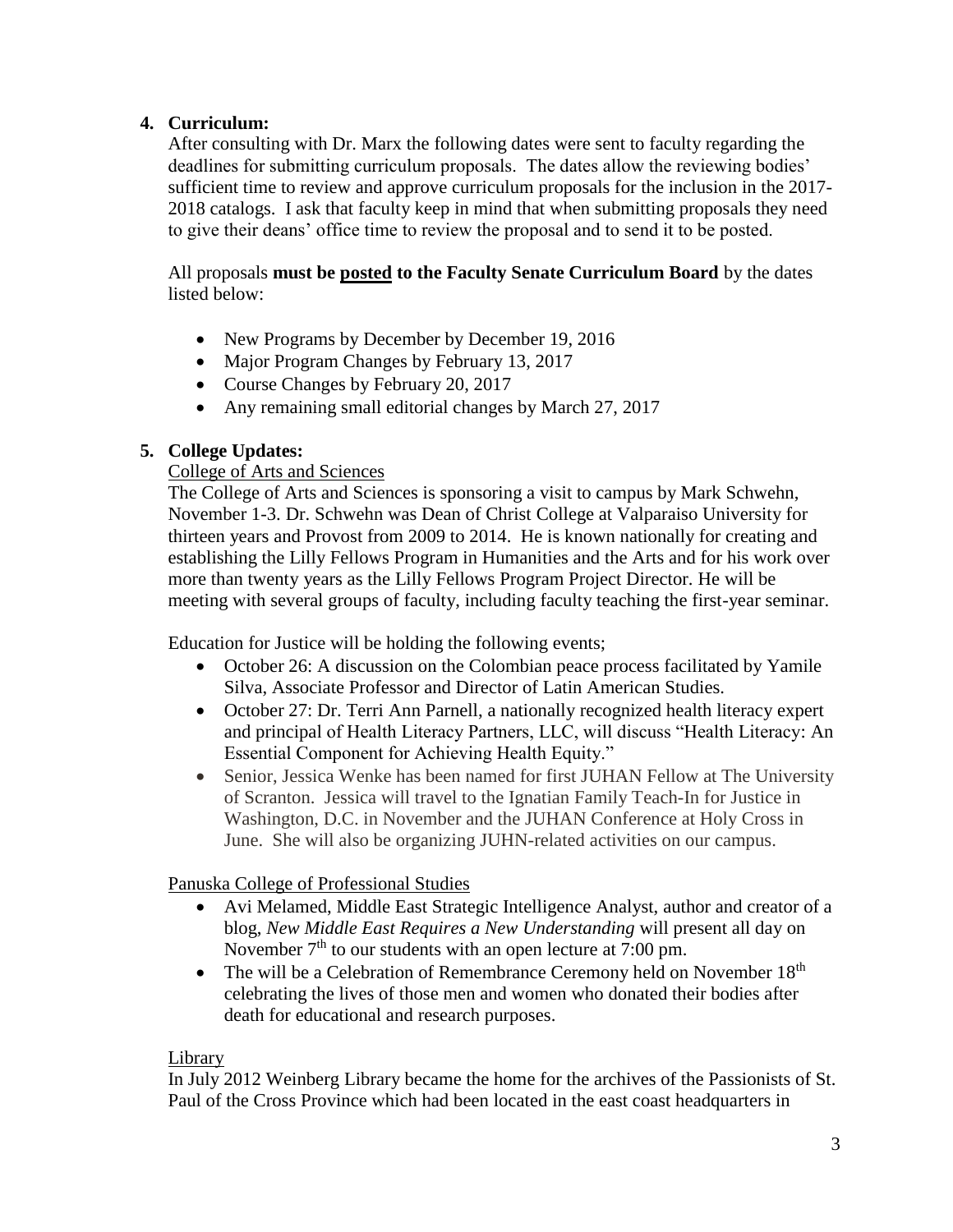Union City, NJ. While most of the archives arrived in Scranton at that time, a portion of the material, the China Collection, was sent to the Ricci Institute for Chinese-Western Cultural History at the University of San Francisco to be digitized. From 1921 to 1955, eighty Passionist missionary priests, among which was one religious brother- served in West Hunan, China. The China Collection arrived in Scranton in late August (we received a digital copy earlier). The China Collection consists of approximately 300 archival boxes of reports, correspondence, deeds, and approximately 10,000 photographs. The Passionist Collection, in general, is an actively used collection and we expect the newly arrived China Collection to also be well-used by scholars and students and to serve as subject matter for Heritage Room exhibits.

Through December 9th, the Heritage Room will feature an exhibit on the work of local artist Don Murray. Comprised mainly of pen and ink drawings, the works on view depict the historic architecture and landmark sites of Scranton and the surrounding northeast Pennsylvania landscape. Murray's works demonstrate his refined technical skill in pen and ink that he acquired through professional training as a draftsman while serving in the Armed Forces in the 1940s. For 17 years, Murray served as chief illustrator at the International Correspondence Schools (ICS) in Scranton where he produced technical drawings for instructional texts on a variety of subjects, including mechanical drawing. There will be a reception on Tuesday October 25 at 6PM in the Heritage Room.

#### **6. International**

#### International Student and Scholar Services

We have a total of 54 International students from 16 different countries arrived on campus in fall 2016. Of these 31 are degree seeking (10 undergraduate and 21 graduate students) and 23 exchange students (18 undergraduate students and 5 graduate students).

#### Study Abroad

Fourteen University students are studying abroad in Fall 2016. They are in 9 different countries. Currently we have 67 students planning to study abroad in spring 2017.

A pilot program The University of Scranton in Cochabamba, Bolivia will run this summer. Seven to ten students are expected to spend six weeks in Cochabamba participating in an intensive Spanish program. This gives the University its first presence abroad. Marquette University will list the program as a preferred program.

#### **7. Office of Research and Sponsored Programs:**

Twenty-three sabbatical applications were submitted and will be reviewed at the October meeting of the Faculty Research Committee. The internal research grant applications will be reviewed at the November meeting.

On September 16<sup>th</sup> ORSP and OEA sponsored an Undergraduate Research Fair. The fair brought together faculty mentors from different disciplines and students interested in working on a research project with a faculty mentor.